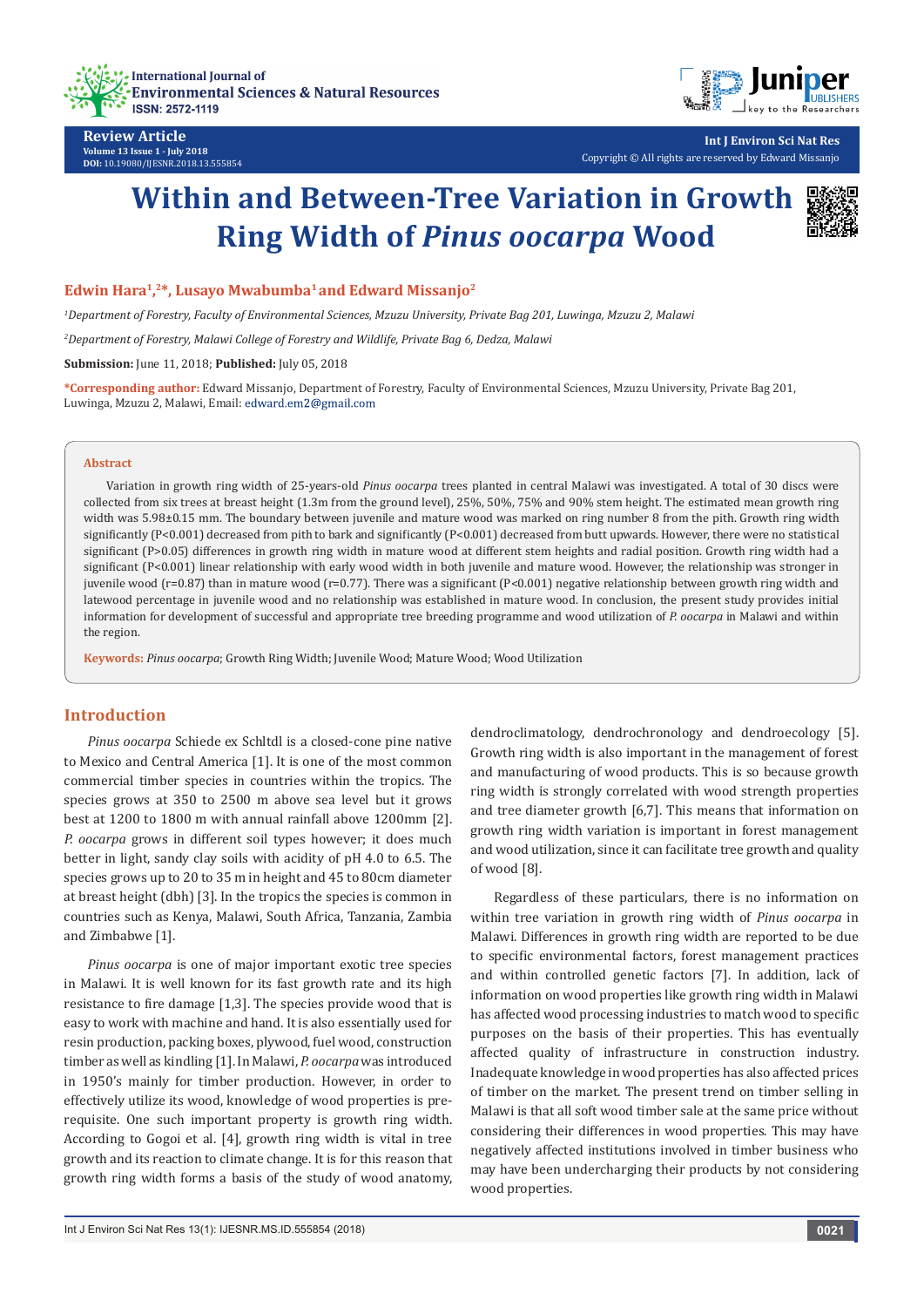# **International Journal of Environmental Sciences & Natural Resources**

 In terms of tree improvement, most tree breeding programmes consider volume production, adaptability, growth, form, and disease resistance as criteria for success. However, wood properties need to be taken into account [9]. This is imperative because it ensures trees of high volume production with desired properties. This is possible because genetic improvements of wood properties have high heritability than other characteristics and as such it is easy to incorporate them in breeding programmes. Although *Pinus oocarpa* is among the most important pine species that grows fast in Malawi, there is no detailed information on growth ring width. Few studies have been conducted on growth ring width pattern and variation in *P. patula* [10] and *P. kesiya* [7] of Malawi, and no studies have been conducted on growth ring width pattern and variation in *P. oocarpa.*

Therefore, the present study was carried out to investigate the within and between tree variation in growth ring width, to demarcate boundary between juvenile wood and mature wood and to establish relationships between growth ring width with earlywood and latewood percentage in *P. oocarpa* trees planted in central Malawi. Information gained provide basis for development of successful and appropriate tree breeding programme and wood utilization of *P. oocarpa* planted in Malawi and within the region.

## **Materials and Methods**

## **Study Site**

The study was conducted at Chongoni Timber Plantation (CTP) in Dedza, Central Malawi. The plantation is located within Chongoni Forest Reserve (140 22' S, 34020' E) approximately 85km southeast of Lilongwe the capital. CTP covers an estimated area of 5270 ha composing mostly *P. patula, P. kesiya* and *P. oocarpa.* The reserve lies on altitude range l570-1690m above the sea level. It receives a mean annual rainfall in the range of about 1200mm to 1800mm with a mean annual temperatures ranging from 7 oC to 25 oC. The forest is characterised by ferruginous and humic ferrallitic soils [11].

#### **Plant Material and Sampling**

**Table 1:** Diameter at breast height (DBH) and total stem height (Ht) of sampled P. oocarpa trees

| Tree No. | DBH (cm) | Ht(m) |
|----------|----------|-------|
|          | 32       | 20.4  |
| 2        | 40       | 22.4  |
| 3        | 28       | 17.9  |
| 4        | 28       | 22.1  |
| 5        | 26       | 21.2  |
| 6        | 42       | 23.3  |

DBH, diameter at breast height (1.3m above the ground); Ht, total stem height

The material for the study was collected from compartment no. 3 in Chongoni Forest Plantation. Establishment of the compartment and silvicultural operations are well explained in our previous study [12]. At the age of 25 years (in March 2017)

six trees were randomly selected and harvested. The estimated rotational age of *Pinus oocarpa* is 25-30 years. The trees were chosen based on straightness. Felling of trees was done by cutting the stems at 15 cm above the ground. Total stem height and diameter at breast height (1.3m above the ground) for each tree were measured before felling (Table 1). Cross-sectional discs (Figure 1) of 5cm thickness were cut from each felled tree at breast height (1.3m from the ground level), 25%, 50%, 75% and 90% stem height.



**Figure 1:** Cross-sectional discs obtained from P. oocarpa (at breast height, tree no. 4(a); at 25% stem height, tree no. 3 (b); at 50% stem height, tree no. 6 (c); at 75% stem height, tree no. 2 (d)).

#### **Sample Processing and Measurement**

The cross-sectional discs were each smothered to the end grain by a sand paper. Radial strips from the north side of each disc were sawn from bark to pith and then air-dried. Growth ring widths and earlywood widths were measured from pith to bark using image analysis. Latewood percentage was calculated as: Growth ring width minus earlywood width divide by growth ring width multiply by 100.

#### **Statistical Analysis**

Data on latewood percentage, growth ring width, and earlywood width were tested for homogeneity and normality in Gen Stat 18 [13]. However, no data transformation was deemed necessary. Graphic method using latewood percentages was used to determine the juvenile and mature wood boundary. In this method latewood percentages were logarithmically regressed to produce a model. Juvenile wood was defined as a zone where latewood percentage increased rapidly with ring number, while mature wood was defined as a zone where latewood percentage gradually increased or was stable. The point at which latewood percentage increment began to stabilize was treated as the boundary between juvenile wood and mature wood.

Analysis of Variance (ANOVA) for growth ring width was done in accordance to the model presented in Table 2 to test the significance of zone (mature/juvenile wood), position, height level and tree effects. Trees were considered as random effects, while the other sources of variation were considered as fixed effects. Fischer's least significant difference (LSD) at the 0.05 significance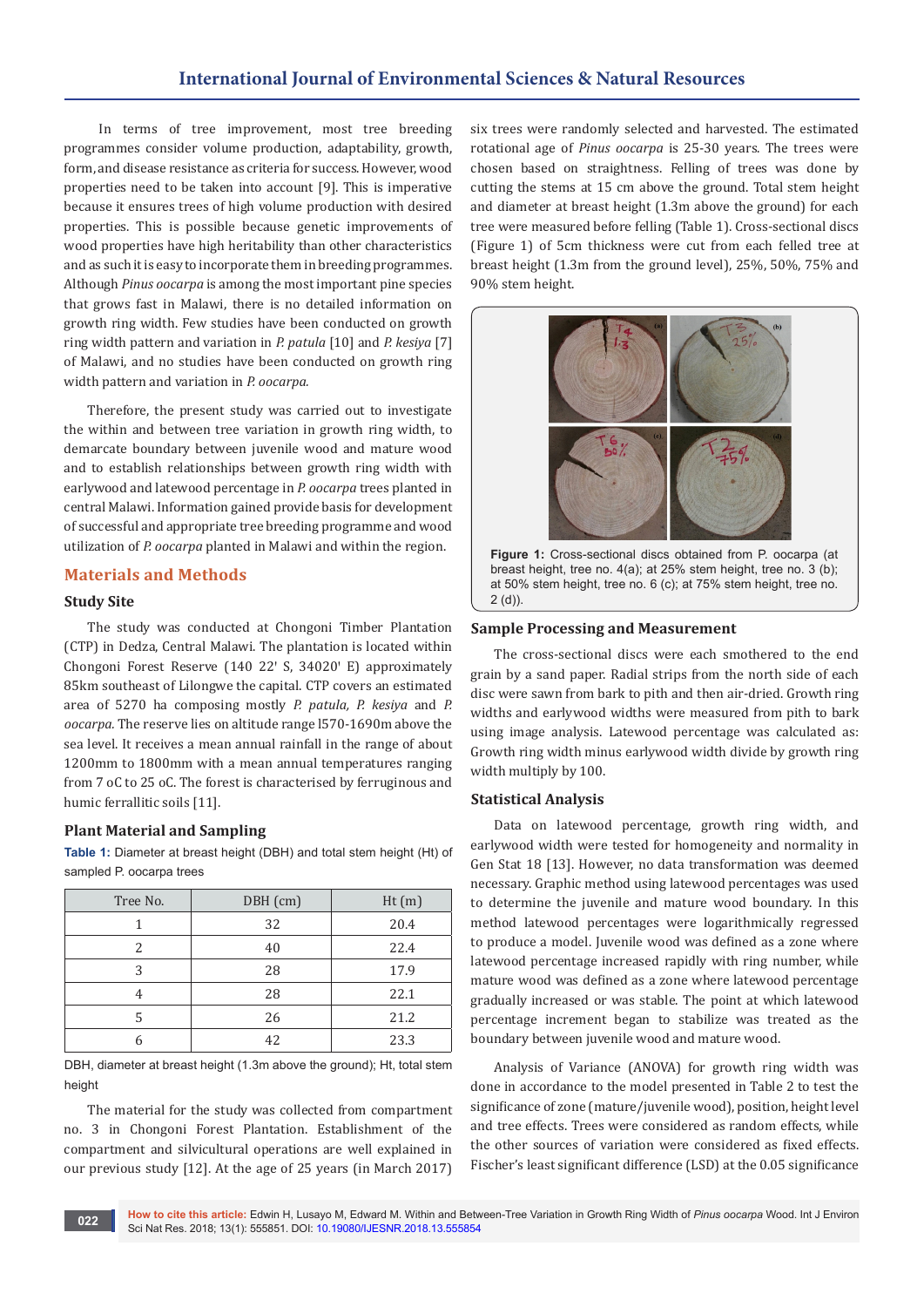level was used to separate means. Furthermore, variance components for the sources of variation were also estimated. ANOVA was performed using GenStat 18 [13]. The relationship between growth ring width with earlywood and latewood percentage in juvenile and mature wood was determined using regression analysis.

| No.   | <b>Source of Variation</b>      |  |
|-------|---------------------------------|--|
| 1     | Zone (juvenile/mature wood) (Z) |  |
| 2     | Tree $(T)$                      |  |
| 3     | Height level (L)                |  |
| 4     | L x Z                           |  |
| 5     | L x T                           |  |
| 6     | Radial position (P)             |  |
| $7*$  | $P \times Z$                    |  |
| 8     | $P \times T$                    |  |
| 9     | $P \times L$                    |  |
| $10*$ | $P \times L \times Z$           |  |
| 11    | R/P/L/T/Z                       |  |

**Table 2:** Model used in the analysis of variance.

Note: \*Source of variations were removed from the final analysis because their contribution to the total variance were negligible.

## **Results and Discussion**

#### **Juvenile and Mature Wood Boundary**

The demarcation of the boundary between juvenile wood and mature wood is essential because it helps optimize timber utilization, quality and value of final products [7]. Different methods have been used to determine the juvenile and mature wood boundary. Adamopoulos & Voulgaridis [14] used simple graphic method linear, while Gogoi et al. [4] and Sharma et al. [15] used non-linear and polynomial models of regression in determining the boundary. However, for the purposes of the present research, simple graphic method (logarithmic regression analysis) was

used. A summary of results on the juvenile and mature wood boundary are presented in Figure 2. Latewood percentages were regressed logarithmically. Figure 2 shows that the radial pattern of latewood percentage could be calculated using the function: Y=8.6916ln(x)+24.678. Then, latewood percentage increment for each ring number was estimated and plotted (Figure 2 secondary vertical axis). The results in Figure 2 revealed that latewood percentage increment decreased with increase in ring number thus from pith to bark. The percentages sharply decreased near the pith and started stabilizing at around ring number 8, when the latewood percentage increment decreased to 1%. Beyond ring number 8 and near the bark there was a gradual decrease and stable pattern in latewood percentage. Therefore, ring number 8 from the pith can be regarded as the juvenile and mature wood boundary. On that account, juvenile wood would be represented by rings 1-8, while mature wood would be represented by rings 8 to the bark. The sharp fall of latewood in juvenile wood may be attributed to the fact that during early stages of growth, a tree is more actively growing and needs high proportion of early wood for conduction. In contrast, in mature wood (ring 8 to bark), the tree is growing slowly and does not need a lot of conduction [2,4]. In terms of tree improvement efforts, selection in tree breeding programmes would be more effective by considering outer wood than inner wood. Therefore, this should be taken into account when planning for forest management and product manufacturing using *P. oocarpa.*

 The present results are in contrast with those in literature [4,7,16,17]. Gogoi et al. [4] and Missanjo & Matsumura [7] reported ring number 10 from the pith as the juvenile and mature wood boundary in *P. kesiya*. Zhu et al. [16] observed ring number 15 from the pith as boundary in Japanese larch (*Larix kaempferi*), while Ladrach [17] reported ring number 6 from pith as boundary between juvenile wood and mature wood in *P. oocarpa*. This means that juvenile/mature boundary is not constant but varies with species and depends on site conditions [18].



**How to cite this article:** Edwin H, Lusayo M, Edward M. Within and Between-Tree Variation in Growth Ring Width of *Pinus oocarpa* Wood. Int J Environ **O23 Reserve to the trips article:** Edwin H, Lusayo M, Edward M. Willim and Between Sci Nat Res. 2018; 13(1): 555851. DOI: [10.19080/IJESNR.2018.13.555854](http://dx.doi.org/10.19080/IJESNR.2018.13.555854)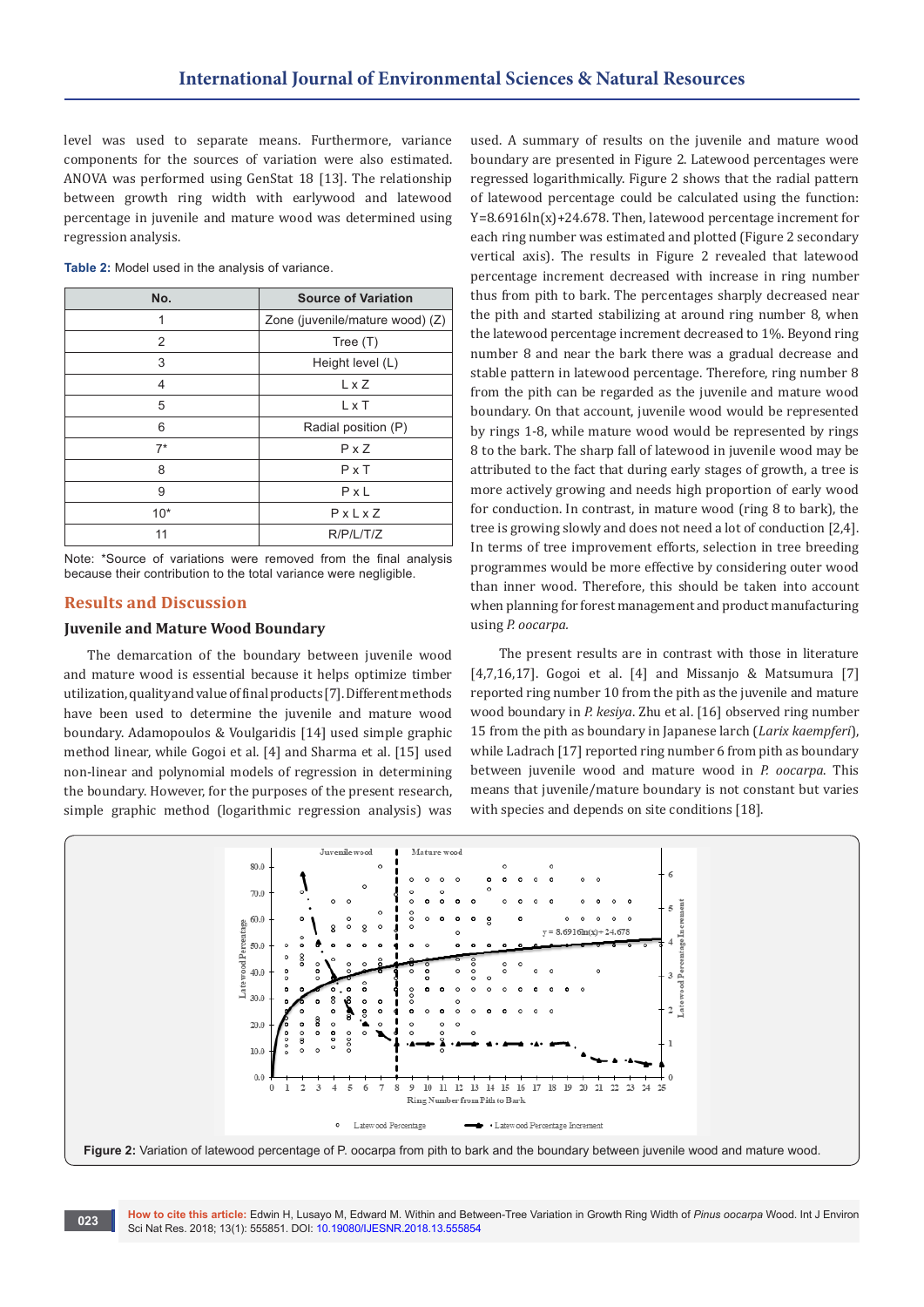## **Variation in growth ring width within and between trees**



stem height level in juvenile wood and mature wood.

| Category          | Growth ring width(mm)         |  |
|-------------------|-------------------------------|--|
| Tree no.          |                               |  |
| 1                 | $5.80 \pm 0.22$ <sup>b</sup>  |  |
| 2                 | $8.68 \pm 0.22$ <sup>a</sup>  |  |
| 3                 | $5.31 \pm 0.22$ <sup>b</sup>  |  |
| $\overline{4}$    | $5.09 \pm 0.22$ <sup>b</sup>  |  |
| 5                 | $5.28 \pm 0.23$ <sup>b</sup>  |  |
| 6                 | $9.08 \pm 0.21$ <sup>a</sup>  |  |
| Stem height level |                               |  |
| 1(dbh)            | $7.33 \pm 0.16^a$             |  |
| 2(25%)            | $6.66 \pm 0.17$ <sup>ab</sup> |  |
| 3 (50%)           | $6.02 \pm 0.18$ bc            |  |
| 4(75%)            | $5.53 \pm 0.33$ <sup>c</sup>  |  |
| $5(90\%)$         | $3.43 \pm 0.33$ <sup>d</sup>  |  |
| Zone              |                               |  |
| Juvenile wood     | $8.01 \pm 0.14$ <sup>a</sup>  |  |
| Mature wood       | $5.42 \pm 0.12^b$             |  |
| Mean              | $5.98 \pm 0.15$               |  |

**Table 3:** Mean growth ring width values per zone (juvenile/mature wood), stem height level and tree of *P. Oocarpa.*

Mean values are followed by standard errors; Means with different superscript within a column and category are significantly different (P<0.001)

Summary of the results on the variation of growth ring width within and between trees are presented in Figure 3 and Tables 3 & 4. Zone (juvenile/mature wood), tree-to-tree, radial position and stem height position significantly (P<0.001) influenced the growth ring width. Juvenile wood had a longer mean growth ring width than mature wood. Further, the results reveals that there were statistical significant (P<0.001) differences in growth ring width along the radius and among different stem height levels in juvenile wood. At first, the growth ring width near the pith was

relatively wide and decreased rapidly during the early years of growth up to ring 8. They then almost levelled off to almost a constant up to the bark. Growth ring width also decreased from butt upwards. Genetic and environmental factors may be the cause of growth wing width decrease from pith to bark [4,16]. On the other hand, the increase in juvenile properties from the butt upwards may be due to auxin gradient theory [19]. The theory states that, the endogenous auxin that arises in the growing shoots (apical region) stirs xylem differentiation and cambial division. As a result, this causes great production of early wood near the crown contributing portentously to reduced growth ring width at the top. On the other hand, radial position and stem height level had no effect on the growth ring width in mature wood (Figure 3). Tree was the highly significant source of variation (Table 4), explaining 22.8 % of total variation. Tree contributed greatly to variation possibly because of differences in genotype of individual trees in the compartment such that some individuals responded well to environmental fluctuations than others.

| Source of<br>variation                 | df  | Growth ring width |           |
|----------------------------------------|-----|-------------------|-----------|
|                                        |     | P-value           | Var $(%)$ |
| Zone (juvenile/<br>mature wood)<br>(Z) | 1   | < 0.001           | 12.7      |
| Tree $(T)$                             | 5   | < 0.001           | 22.8      |
| Height level (L)                       | 4   | < 0.001           | 16.6      |
| L x Z                                  | 3   | < 0.001           | 3.5       |
| L x T                                  | 20  | < 0.001           | 3.9       |
| Ring position<br>(P)                   | 24  | < 0.001           | 10.8      |
| $P \times T$                           | 105 | 0.185             | 9.1       |
| P x L                                  | 52  | 0.447             | 4.0       |
| R/P/L/T/Z                              | 222 |                   | 16.6      |

**Table 4:** Variance components for growth ring width of *P. Oocarpa.*

*df* degree of freedom, *Var* variance (%)

## **Growth ring width relationship with earlywood and latewood percentage**

A summary of results on growth ring width relationship with earlywood width and latewood percentage in juvenile and mature wood are presented in Figures 4 & 5, respectively. Figure 4 indicates that there was a significant (P<0.001) linear relationship between growth ring width and earlywood width in both juvenile wood and mature wood. However, there was a strong linear relationship in juvenile wood (r=0.87) than in mature wood (r=0.77). This indicates that growth ring width was increasing with an increase in the proportion of early wood width on every ring both in juvenile and mature wood. However, the increase was higher in juvenile wood than in mature wood. Unlike in mature wood, the higher proportion of early wood in juvenile wood may be attributed to the fact during juvenile stage; earlywood tissue provides a lot of conduction function for water and essential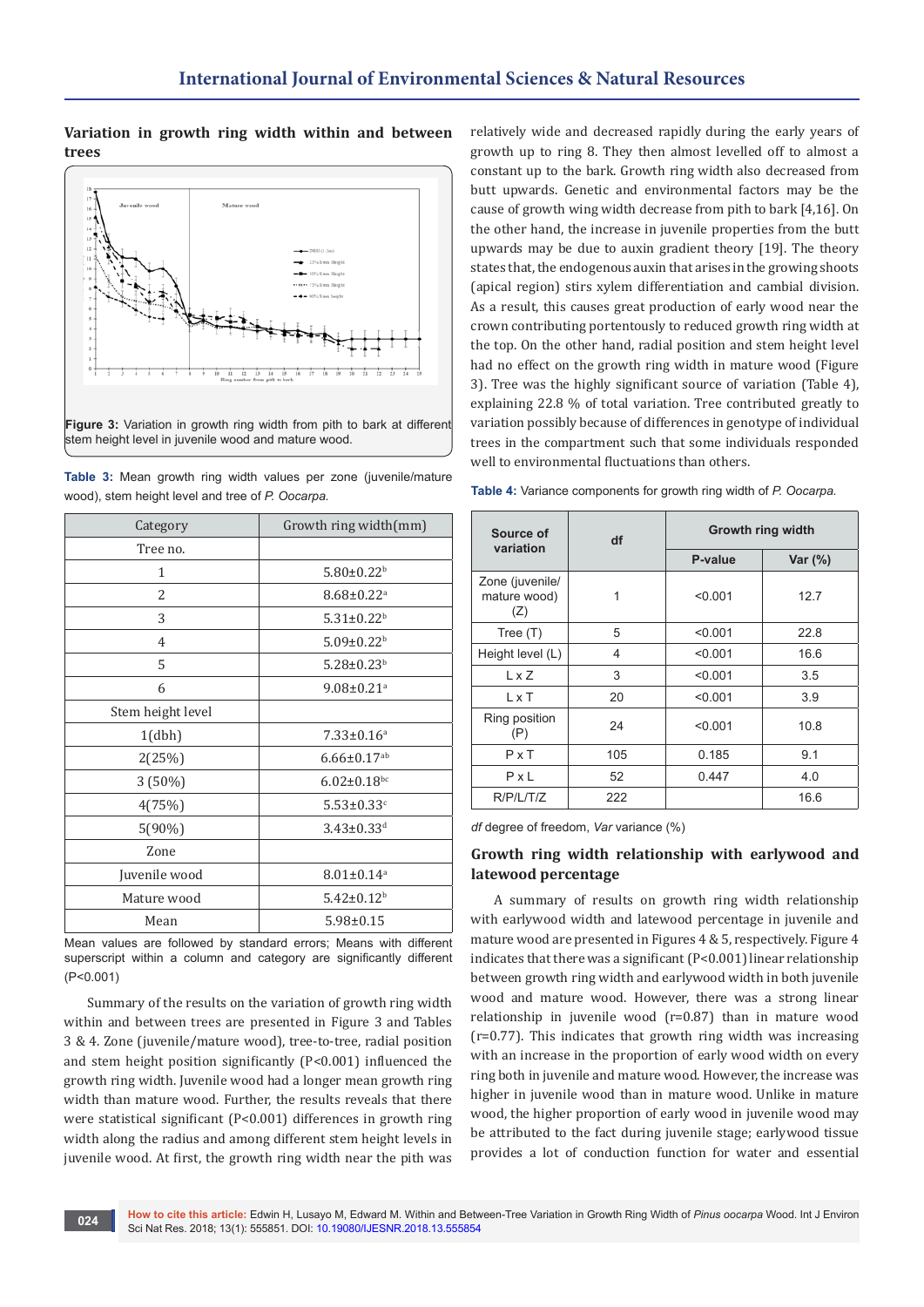nutrients [19]. The present results are in agreement to those reported by other researchers [16]. Zhu et al. [16] observed that growth ring width in juvenile wood was significantly correlated with earlywood width but weakly correlated with latewood width.



**Figure 4:** The relationship between growth ring width and earlywood in juvenile wood (a), and in mature wood (b).



Figure 5 shows that there was a significant ( $r=0.83$ ;  $P<0.001$ ) negative relationship between growth ring width and latewood percentage in juvenile wood. On the other hand, there was no relationship (r=0.01; P>0.05) between growth ring width and latewood percentage in mature wood. The relationship between growth ring width with earlywood and latewood have a strong effect on strength properties and wood performance in structural applications [10,19]. According to Kamala et al. [10] wide growth rings with a low proportion of latewood may be of concern in products where strength is important. This is the case because wood strength increases with an increase in latewood proportion in a growth ring [19]. However, the present study indicates no relationship between growth ring width and latewood proportion in mature wood (Figure 5). This suggests that improving growth ring width in mature wood of *P. oocarpa* would have no effect in wood strength. However, further research is required to confirm the relationship between growth ring width and wood strength in *P. oocarpa* planted in Malawi.

#### **Conclusion**

The present study has revealed that the boundary between juvenile and mature wood falls on ring number 8 from pith. Therefore, rings 1-8 is treated as juvenile wood while beyond ring 8 to the bark is treated as mature wood. Juvenile wood had a significant longer mean growth ring width than mature wood. Growth ring width significantly decreased from pith to bark and significantly decreased from butt upwards. However, there were no statistical significant differences in growth ring width in mature wood at different stem heights and radial position. Growth ring width had a significant linear relationship with early wood width in both juvenile and mature wood. However, the relationship was stronger in juvenile than in mature wood. There was a significant negative relationship between growth ring width and latewood percentage in juvenile wood and no relationship was established in mature wood. Basing on the above conclusions, this study is important for development of successful and appropriate tree